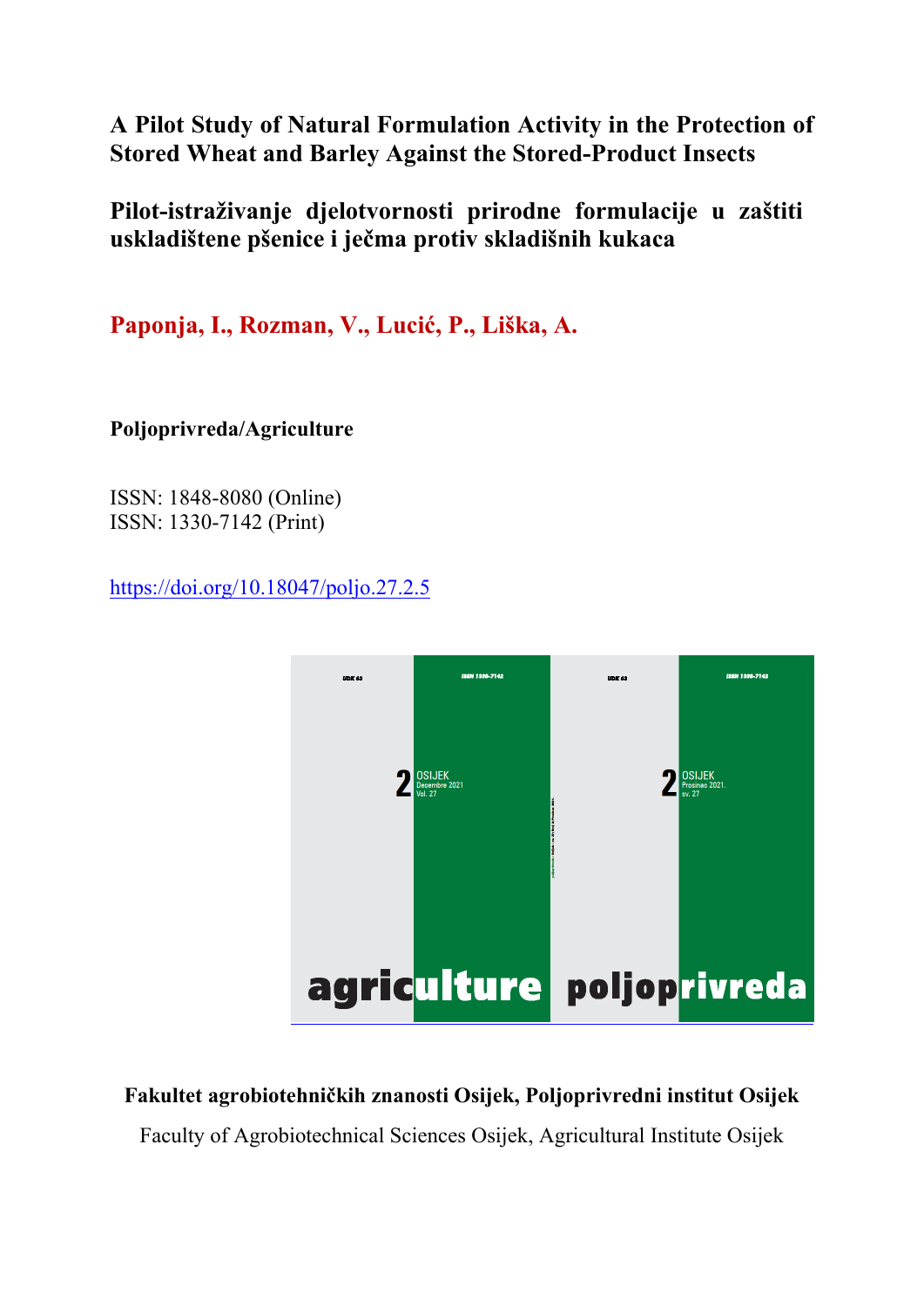# **A PILOT STUDY OF NATURAL FORMULATION ACTIVITY IN THE PROTECTION OF STORED WHEAT AND BARLEY AGAINST THE STORED-PRODUCT INSECTS**

*Paponja, I.(1), Rozman, V. (2), Lucić, P. (2), Liška, A.(2)*

Original scientific paper *Izvorni znanstveni članak*

#### **Summary**

*The stored-product insects are one of the major causes of losses in the stored cereals. Most of control measures still rely on a synthetic pesticide usage, but due to its negative side effects on the goods, human health, and the environment, there is an urgent need for an alternative control. A natural formulation based on the diatomaceous earth (DE) SilicoSec®***,** *enhanced with the botanicals (essential oil lavender, corn oil, and bay leaves dust) and the silica gel was developed. The aim of the study was to test the activity of the developed formulation as a postharvest protectant of seed wheat and barley in the suppression* **Sitophilus oryzae**  *(L.),* **Rhyzopertha dominica** *(F.) and* **Tribolium castaneum** *(Herbst). As a reference comparative value, the DE SilicoSec® was applied. Subsequent to the six months of storage under the simulated warehouse conditions, the formulation has completely suppressed the initial population development of all three tested insect species, both in wheat and barley. In wheat, a complete suppression was detected at the dose of 500 ppm against* **T. castaneum** *and 600 ppm against both* **R. dominica** *and*  **S. oryzae***. In barley, a complete suppression was detected at the doses of 500 ppm, 400 ppm, and 600 ppm against* **R. dominica***,* **T. castaneum** *and* **S. oryzae***, respectively. Conclusively, the results of this study indicate that the developed natural formulation based on the DE, botanicals, and silica gel was highly effective against the three major stored-product insect species, providing a long-term safe storage of wheat and barley seeds.*

*Keywords: diatomaceous earth, botanicals, stored-product insects, long-term protectant, stored wheat, stored barley*

### **INTRODUCTION**

With regard to the current world population estimation, an increase amounting to 9 billion people is expected in the next 40 years (World Population Prospects, 2019). This will lead to a higher need for food production, especially for the cereals and other food grains. A major problem in storages is that of the harmful insects, which cause a substantial quality, quantity, economic and nutritional losses in agricultural products. Globally, approximately up to 40% of food grain loss has been reported due to insect pest infestation (Jayas, 2012; Mutambuki and Ngatia, 2012). A suppression of storedproduct insects is best achieved through an integration

of chemical, physical, and biological methods (Phillips and Throne, 2010). However, in practice, there is still a strong reliance on the chemical insecticides (Hertlein et al., 2011). Recently, many international legislations have placed greater limitations on the use of toxic compounds, e.g., on the chemical insecticides, to preserve the food products (Adesina et al., 2019). This situation leads in the development of new natural insecticide formulations as a safe alternative to the toxic fumigants and other pesticides. One of the most common methods

*<sup>(1)</sup> Ivan Paponja, Mag. Eng. Agr., (2) Prof. Dr. Vlatka Rozman, Ph. D., Pavo Lucić, Ph. D., Assoc. Prof. Anita Liška (aliska@fazos.hr) – University of Josip Juraj Strossmayer of Osijek, Faculty of Agrobiotechnical Sciences Osijek, Vladimira Preloga 1, 31000 Osijek, Croatia*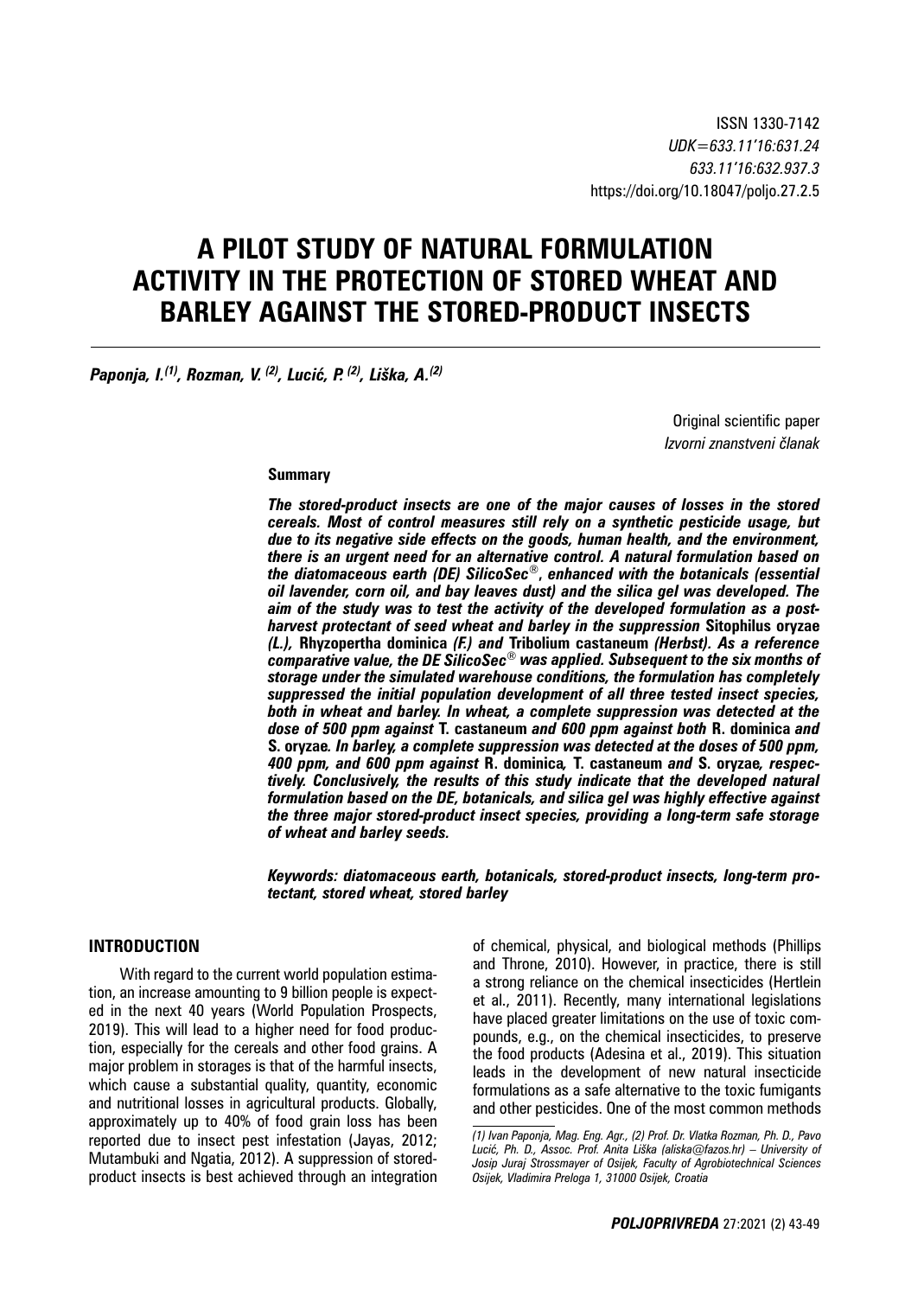are the natural insecticides, such as the diatomaceous earth (DE). Due to its physical properties, the DE acts on the insects through a contact resulting in the desiccation and death (Ebeling, 1971; Ziaee et al., 2019). Because of its physical abilities, the DE provides a long-term protection of the stored products and also prevents reinfestation (Obeng-Ofori, 2010; Korunić et al., 2016). Thus, it could be regarded as a grain protectant with a low mammalian toxicity (Mortazavi et al., 2020). However, the DE has some limitations, such as a reduction in grain flowability, reduction of bulk density, ineffectiveness in inadequate conditions and a workers' discomfort due to an airborne dust (Korunić, 2013; Korunić et al., 2017). The other example of natural compounds used in the control of stored-product pests are the plant-derived compounds (Adesina et al., 2019; Paponja et al., 2020). Many researchers have reported on the botanicals with insecticidal properties (Belmain et al., 2001; Pavela, 2009; Rajashekar et al., 2013; Idoko and Ileke, 2020; Isman, 2020; Lengai et al., 2020). Several botanicals act like the chemical insecticides, e.g., some essential oils (EOs) act like the natural fumigants, capable of killing an adult pest and reduce a progeny production (Rajashekar et al., 2013; Rozman et al., 2007). Botanicals such as these have a lot of advantages: they are harmless to humans and the environment, offer no residual effects, and are easy degradable and selective to the targeted pests (Khan et al., 2010). One key factor is that the DE activity takes time. The studies reported that an insect's death occurs when it loses 60% of water content. Overall, it identifies the DE as a slow-acting insecticide (Korunić et al., 2020). On the contrary, the botanicals, especially the Eos, have a fast toxic effect against the insects (Mossa, 2016). These two antagonisms are a good reason, in addition to the other benefits, for a combination of the DE with the botanicals, thus achieving a synergistic effect against the stored- product pests (Korunić et al., 2020). So far, there are numerous studies reported in which a synergistic effect was a key factor in the obtainment of better insecticidal results on pests (Yang et al., 2010; Korunić and Fields, 2018; Ziaee et al., 2019). In order to make the most out of the highlighted DE and botanicals advances and simultaneously minimize their disadvantages, we have tested a newly developed natural formulation as a postharvest grain (wheat and barley) protectant against the three major stored-product pest species, i.e., rice weevil *Sitophilus oryzae* (L.), lesser grain borer *Rhyzopertha dominica* (F.), and the red flour beetle *Tribolium castaneum* (Herbst), under the simulated warehouse conditions.

### **MATERIALS AND METHODS**

#### **Natural formulation**

A powdered formulation labelled *N Form* was based on the diatomaceous earth (DE) *SilicoSec*® (48%), silica gel *Sipernat® 50 S* (24%), dried and milled bay leaves (20%), corn oil (3%), lavender EO *Lavandula* x *intermedia* Emeric ex Loisel. (2%) and an inactivated yeast as a food grade bait (3%). All ingredients were mixed together in an electromagnetic sieve shaker (CISA RP08) using a 500 μm mashed sieve. The prepared *N Form* was kept in a hermetically sealed bottle until up to its application.

#### **Test insects**

The insecticidal effect of the *N Form* formulation has been evaluated on the three stored-product insect species, two internal feeders, *S. oryzae* and *R. dominica*, and an external feeder, *T. castaneum*. The test insects have been reared under the controlled conditions at 28  $\pm$  1°C and 65  $\pm$  5% r. h. on the whole soft white wheat (for *S. oryzae* and *R. dominica*) and on a mixture of wheat flour and 5% brewer's yeast (for *T. castaneum*). All adults used in the test treatments were 7-21 d-old.

#### **Commodity**

For the experiment, the Croatian seed wheat and barley varieties were used, both produced by the Agricultural Institute Osijek. *Bingo*, a high-yield winter barley variety (protein content 11.02%), had an initial m. c. amounting to 15.2% and 75.8 kg  $hL^{-1}$  of the test weight, while a high-yield winter wheat variety *Anđelka* (protein content 13.0% and) was represented with  $12.7%$  of an initial m. c. and 74.7 kg  $hL^{-1}$  of the test weight. A moisture content and the wheat and barley test weights of were measured by the *GAC 2100-Agri Grain* analysis computer DICKEY-john). Prior to the use in a bioassay, the commodity was cleaned and sterilized under 50°C and acclimated for seven days at 28  $\pm$  1°C and 65  $\pm$  5% r. h.

#### **Bioassay in the simulated warehouse conditions**

To simulate the seed-storage warehouse conditions, the 7.5 L plastic containers were filled with 2 kg of wheat or barley, respectively, and four dosages (300, 400, 500 and 600 ppm) of the prepared formulation were added. For equal distribution of the added dust, the entire container content was thoroughly mixed by a hand-held electric mixer. After the dust has settled, 50 unsexed adults of the *S. oryzae, R. dominica* and *T. castaneum* were jointly added into each container. The containers were closed with perforated plastic lids and left in a floor storage for six months. During the entire storage period, the storage-related microclimate conditions have been monitored. Thus, the air temperature and moisture during the six months of wheat storage ranged from 1°C to 24°C and from 75% r. h. to 95% r. h., respectively. The conditions during the barley storage ranged from 16°C to 24°C and from 76% r. h. to 89% r. h., respectively. All treatments were replicated three times for each dose or type of seed, respectively. The same procedure was followed for the untreated wheat and barley that served as a control. The DE *SilicoSec®* was also used and tested at the same doses and within the identical treatment as the *N Form*. Subsequent to the completion of bioassay trial, the entire plastic container contents were sieved, and all insects, both the dead and the live ones, were counted.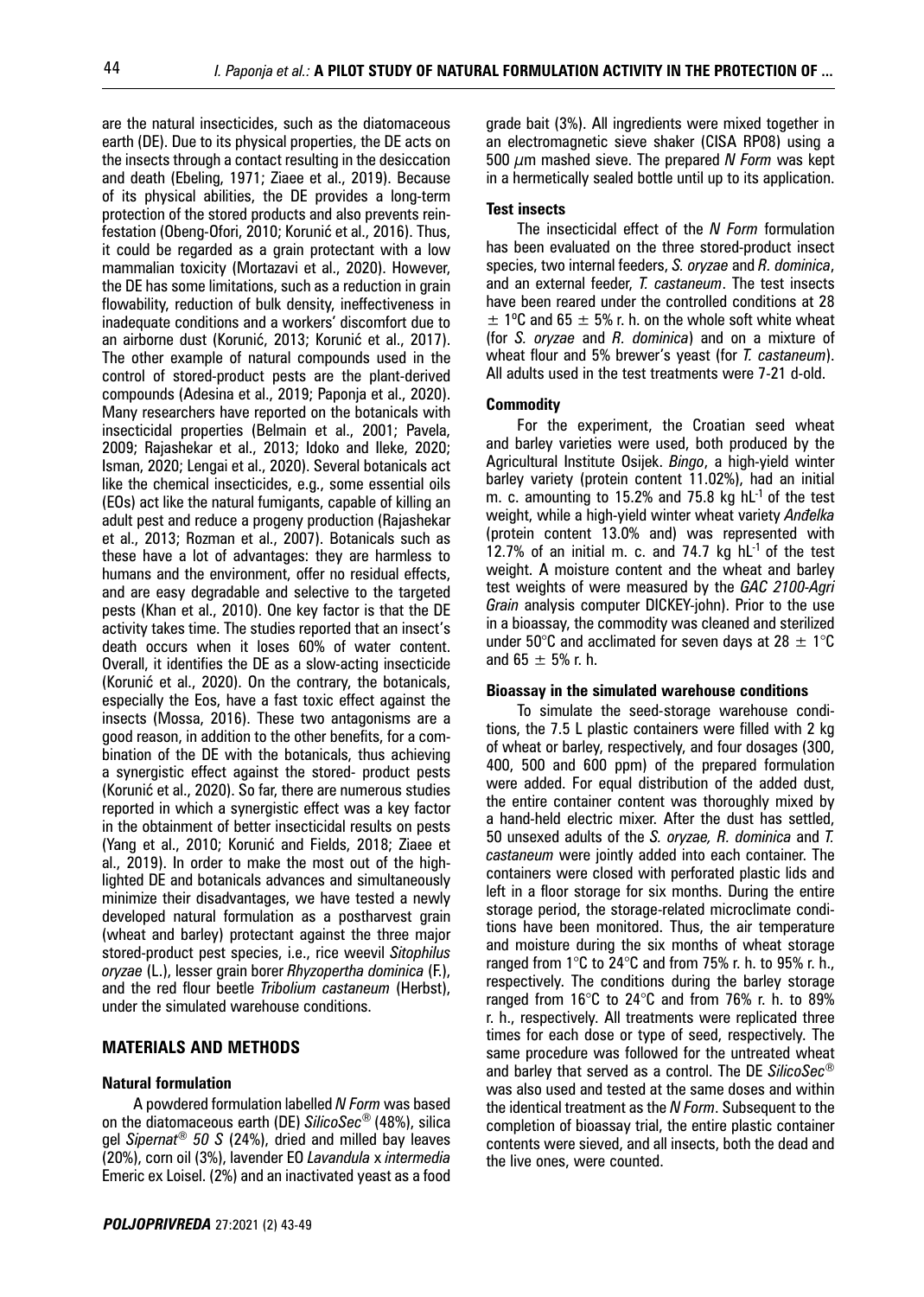#### **Data analysis**

The bioassay results in the simulated warehouse conditions were presented graphically as a total number of developed adults per treatment or insect species, respectively, and the share of dead adults in respect to the number of initial populations. Due to a high density of developed insect population in the control treatment subsequent to a six-month period, the whole seed mass has turned into a sticky, compressed mass both in wheat and barley, so the control treatment was excluded from counting.

#### **RESULTS AND DISCUSSION**

Subsequent to the six months of storage in the simulated warehouse conditions, the *N Form* formula-

tion has provided an excellent protection of the treated wheat (Figure 1). It confirms completely suppression of the initial population of all three insect species, *R. dominica* and *S. oryzae* at the dosage of 600 ppm (Figure 1a and Figure 1c, respectively) and *T. castaneum* at the dosage of 500 ppm (Figure 1b). In comparison with the activity of the DE *SilicoSec®* at the lowest dosage (300 ppm), a total number of adults found in the treatments with the *N Form* was notably reduced: the *R. dominica*  population of by 3.5 folds (Figure 1a), the *T. castaneum*  population by 4.5 folds (Figure 1b), and the *S. oryzae*  population by 1.9 folds (Figure 1c). Furthermore, the proportion of the dead insects found within the total number of adults was higher for all three insect species in almost all tested doses.





*Grafikon 1. Populacija odraslih kukaca razvijenih u pšenici tretiranoj formulacijom N Form i DZ-om SilicoSec® nakon šest mjeseci skladištenja u simuliranim skladišnim uvjetima: (a) populacija odraslih* R. dominica*, (b) populacija odraslih*  T. castaneum*, (c) populacija odraslih* S. oryzae

In barley, the *N Form* formulation has provided an excellent protection against *R. dominica* and *S. oryzae*  subsequent to a six-month period (Figure 2). A complete suppression of the initial population of *R. dominica, T. castaneum*, and *S. oryzae* was detected at the dosages of 500 ppm, 400 ppm, and 600 ppm, respectively (Figure 2a, 2b, and 2c, respectively). Nonetheless, an increase in the total number of *T. castaneum* adults was observed at the higher dosages (500 ppm and 600 ppm) of both the *N Form* and of the DE *SilicoSec®*. In comparison with the activity of the DE *SilicoSec®* at the lowest dosage (300 ppm), a total number of adults found in the treatment with *N Form* was notably reduced: the *R. dominica*  population by 1.2 folds (Figure 2a) and the *S. oryzae*  population by 1.3 folds (Figure 2c). Additionally, the proportion of dead insects found within the total number of adults was higher in all three insect species concerning all tested doses.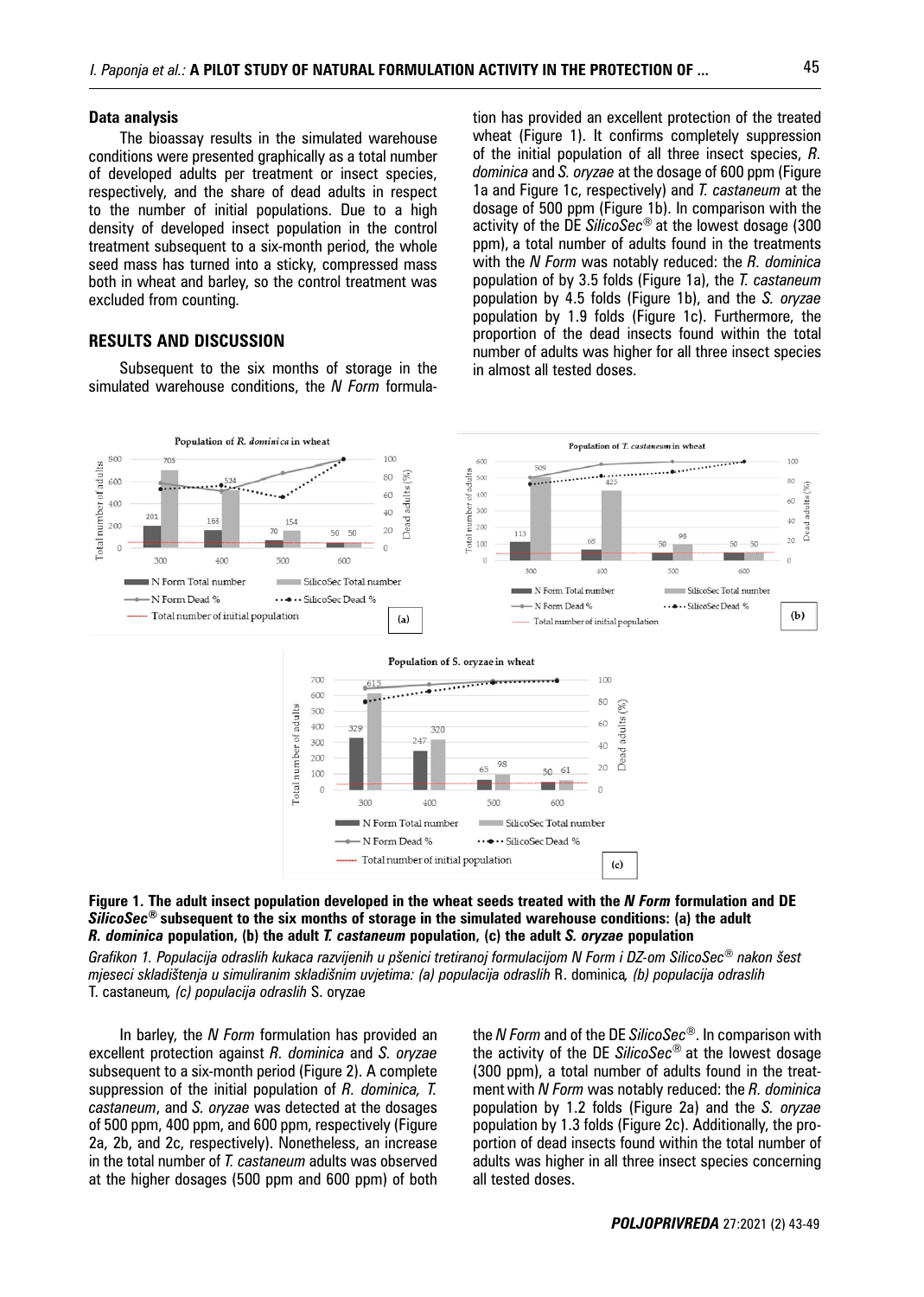

**Figure 2. The adult insect population developed in the barley seeds treated with the** *N Form* **formulation and the DE** *SilicoSec***® subsequent to the six months of storage in the simulated warehouse conditions: (a) the adult** *R. dominica* **population, (b) the adult** *T. castaneum* **population***,* **(c) the adult** *S. oryzae* **population** 

*Grafikon 2. Populacija odraslih kukaca razvijenih u ječmu tretiranom formulacijom N Form i DZ-om SilicoSec® nakon šest mjeseci skladištenja u simuliranim skladišnim uvjetima: (a) populacija odraslih* R. dominica*, (b) populacija odraslih* T. castaneum*, (c) populacija odraslih* S. oryzae

 Subsequent to the six months of wheat storage, the *N Form* has completely suppressed the initial populations of *S. oryzae, R. dominica*, and *T. castaneum* and has simultaneously manifested a notably better performance when compared to the DE *SilicoSec®*. A better performance of the *N Form* was achived due to its ingredients with a proven insecticidal activity and a different action mode that has eventually contributed to its overall activity. In addition to a well-known activity of botanicals and the DE, the usage of vegetable oils (such as the coconut oil, palm oil, sunflower oil, sesame oil or corn oil) mixed with the grains is demonstrated as a storage protectant (Obeng-Ofori, 2010). Nevertheless, this storage-protective behavior of vegetable oils has not been integrally comprehended so far, as such an activity of theirs could have been provoked by both the physical and chemical factors (Don Pedro, 1989). What is more, the silica gels, made up of silicon dioxide for up to 99.5% and having the extremely small particles, sized less than 3  $\mu$ m (Quarles, 1992), have an excellent absorbing capacity, which makes them more effective than the DE (Subramanyam and Roesli, 2000).

There are not many studies of the DE and DE formulations conducted in the course of the field trials. Many factors may, namely, reduce their efficacy, especially the microclimate changes during the storage (Stathers et al., 2004; Pierattini et al., 2019). An increase in the m. c. or r. h. of the treated grain will consideralbly reduce the DE efficacy, especially if the m. c. is more than 14%, or if the r. h. exceeds 70% (Korunic, 1998; Losic and Korunic, 2018).

According to the results obtained subsequent to a six*-*month period, an unexpected increase in the *T. castaneum* population in barley has occurred concomitant with the application of higher dosages of both the *N Form* and the DE *SilicoSec®*. Since the populations of *S. oryzae* and *R. dominica* have continued to decrease under the same conditions and treatment, we assumed that an increase in the populations might be an adaptive strategy of *T. castaneum* to stress situations. Roth and Kurtz (2008) revealed that the *T. castaneum* is able to speed up its development when the immune defense is stimulated. It was previously observed that the larval weight and survival in *T. castaneum* were significantly higher than those of a control group after the larvae had been fed by the hermetic concentrations of azadirachtin (Mukherjee et al., 1993). Furthermore, the previously mentioned authors suggest that the hermetic concentration of azadirachtin affect the synthesis or repression of esterase in the *T. castaneum* larvae, which assists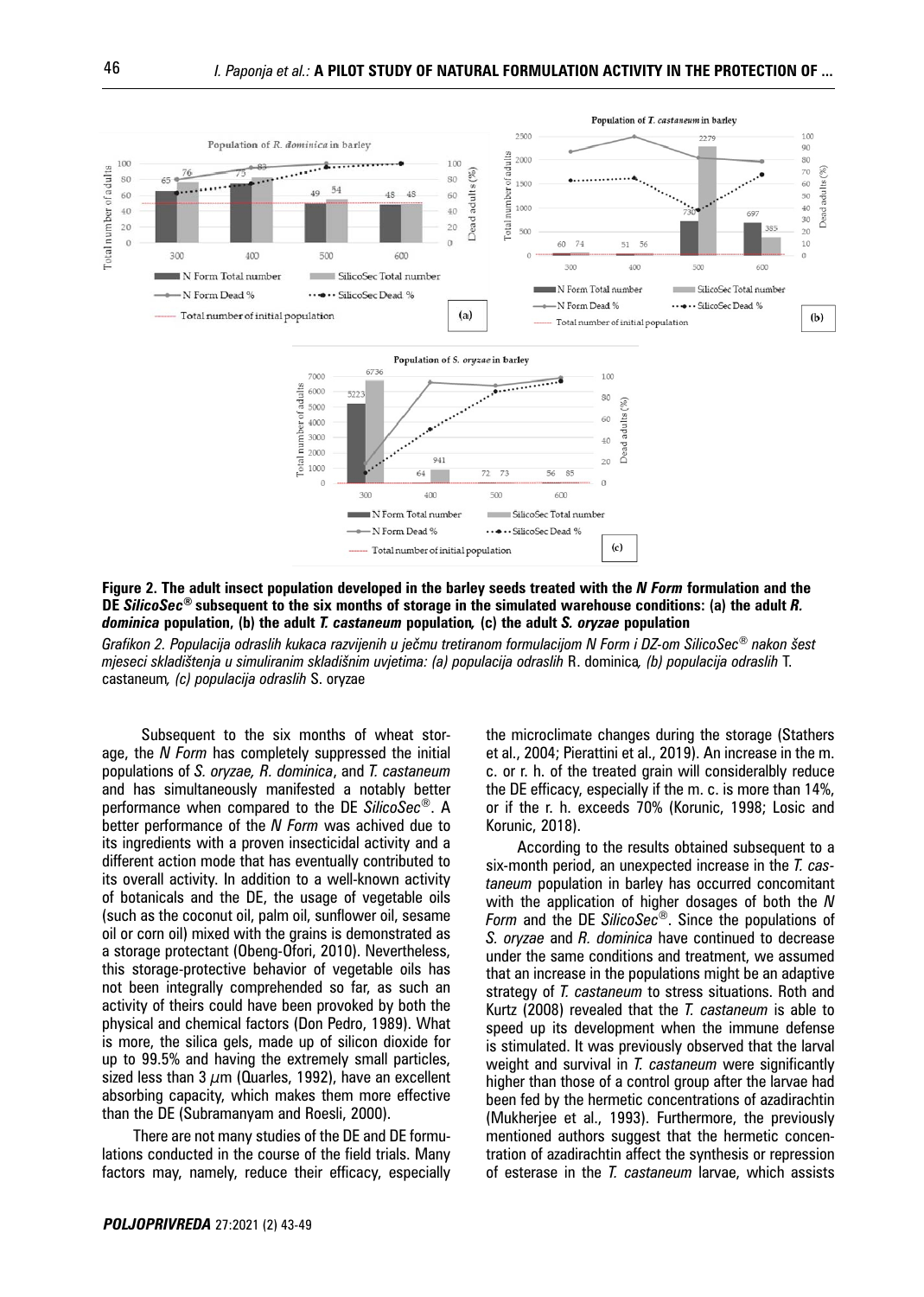them to grow and survive more efficiently, since the esterase has been implicated in the hormone metabolism and digestion (Kapin and Ahmad, 1980). According to Cutler (2013), it has been noted for quite a long time that, following an insecticides application, there is an occasional surge in insect population growth at a rate greater than the one that would have been observed without the aforementioned application, pointing out the importance of this hormesis phenomenon. Although hormesis is a consequence of the application of sublethal insecticide dosages, an increase in the number of populations in our study has appeared in the treatment with higher dosages of *N Form* and the DE (500 and 600 ppm). Comparing the number of adults developed at the 400 ppm dosage to the one developed after two dosages, whereby a population increase was observed, the *T. castaneum* population has increased by 14.4 folds and 13.7 folds, respectively, concerning the *N Form* and by 40.5 folds and 6.8 folds, respectively, concerning the DE. It is not possibly directly related to the hormesis phenomenon, but, apparently, the adult insects in barley treated with the higher dosages have responded to the changes in behavior and reproduction.

#### **CONCLUSION**

This study's results validate that the developed natural *N Form* formulation, based on the DE, botanicals, and silica gel, was highly effective against the three major store*-*product insect species tested, i.e., the *S. oryzae*, *R. dominica*, and *T. castaneum*, providing for a long-term protection of both the wheat and barley seeds. Subsequent to a six-month storage period in the simulated warehouse conditions, the results indicate the achievement of a higher efficacy of the natural *N Form* formulation than that of the DE *SilicoSec®* alone. These results prove a synergistic activity and provide a new information about the enhancement of DE efficacy, which can be considered as a further step in the development of natural insecticides as a part of an integrated pest management (IPM). A further research is required, related to the influence of such natural formulations on a bulk density, bulk flowability, and grain quality. Some other tests can be conduct in relation to the other insect species and their progeny, and some other treatments may be applied concerning the empty storage facilities.

#### **ACKNOWLEDGEMENTS**

The study was carried out within the Research Team on Environmentally Acceptable Plant Protection (No. 1133) at the Faculty of Agrobiotechnical Sciences Osijek.

### **REFERENCES**

1. Adesina, J.M., Raghavendra, A., Rajashekar, Y., Ofuya T.I. (2019). Potential use of *Clerodendrum capitatum* extracts and its formulation for control of three major stored product beetles. *Food Quality and Safety*, *3*, 179- 185. https://doi.org/10.1093/fqsafe/fyz018

- 2. Belmain, S. R., Neal, G. E., Ray, D. E., Golob, P. (2001). Insecticidal and vertebrate toxicity associated with ethnobotanicals used as post-harvest protectants in Ghana. *Food and Chemical Toxicology*, *39*(3), 287-291. https://doi.org/10.1016/S0278-6915(00)00134-4
- 3. Cutler, G.C. (2013). Insects, Insecticides and Hormesis: Evidence and Considerations for Study. *Dose-Response*, *11*(2), 154-177. https://doi.org/10.2203/dose-response.12-008.Cutler
- 4. Don-Pedro, K.N. (1989). Mechanisms of action of some vegetable oils against *Sitophilus zeamais* Motschulsky (Coleoptera: Curculionidae) on wheat. *Journal of Stored Product Research, 25*, 217-223.
- 5. Ebeling, W. (1971). Sorptive Dusts for Pest Control. *Annual Review of Entomology*, *16*(1), 123-158. https://doi.org/10.1146/annurev.en.16.010171.001011
- 6. Hertlein, M.B., Thompson, G.D., Subramanyam, B., Athanassiou C.G. (2011). Spinosad: A new natural product for stored grain protection. *Journal of Stored Products Research, 47*(3), 131-146. https://doi.org/10.1016/j.jspr.2011.01.004
- 7. Idoko, J.E., Ileke, K.D. (2020). Comparative evaluation of insecticidal properties of essential oils of some selected botanicals as bio-pesticides against Cowpea bruchid, *Callosobruchus maculatus* (Fabricius) (Coleoptera: Chrysomelidae). *Bulletin of the National Research Centre*, *44*(1), 119. https://doi.org/10.1186/s42269-020-00380-2
- 8. Isman, M.B. (2020). Botanical Insecticides in the Twenty-First Century – Fulfilling Their Promise? *Annual Review of Entomology*, *65*(1), 233-249. https://doi.org/10.1146/annurev-ento-011019-025010
- 9. Jayas, D.S. (2012). Storing Grains for Food Security and Sustainability. *Agricultural Research*, *1*(1), 21-24. https://doi.org/10.1007/s40003-011-0004-4
- 10. Kapin, M.A., Ahmad, S. (1980). Esterases in larval tissues of gypsy moth, *Lymantria dispar* (L.): optimum assay conditions, quantification and characterization. *Insect Biochemistry, 10(3)*, 331-337. https://doi.org/10.1016/0020-1790(80)90028-1
- 11. Khan, I., Afsheen, S., Din, N., Khattak, S., Khalil, S. K., Lou, Y. H. Y. (2010). Appraisal of Different Wheat Genotypes Against Angoumois Grain Moth, *Sitotroga ceralella* (Oliv). *Pakistan Journal of Zoology*, *42*(2), 161- 168.
- 12. Korunic, Z. (1998). Review Diatomaceous earths, a group of natural insecticieds. *Journal of Stored Products Research, 34*(2-3), 87-97. https://doi.org/10.1016/S0022-474X(97)00039-8
- 13. Korunić, Z. (2013). Diatomaceous Earths Natural Insecticides. *Pesticides and Phytomedicine*, *28*(2), 77-95. https://doi.org/10.2298/PIF1302077K
- 14. Korunić, Z., Rozman, V., Liška, A., Lucić, P. (2016). A review of natural insecticides based on diatomaceous eathrs. *Poljoprivreda/Agriculture*, *22*(1), 10-18. https://dx.doi.org/10.18047/poljo.22.1.2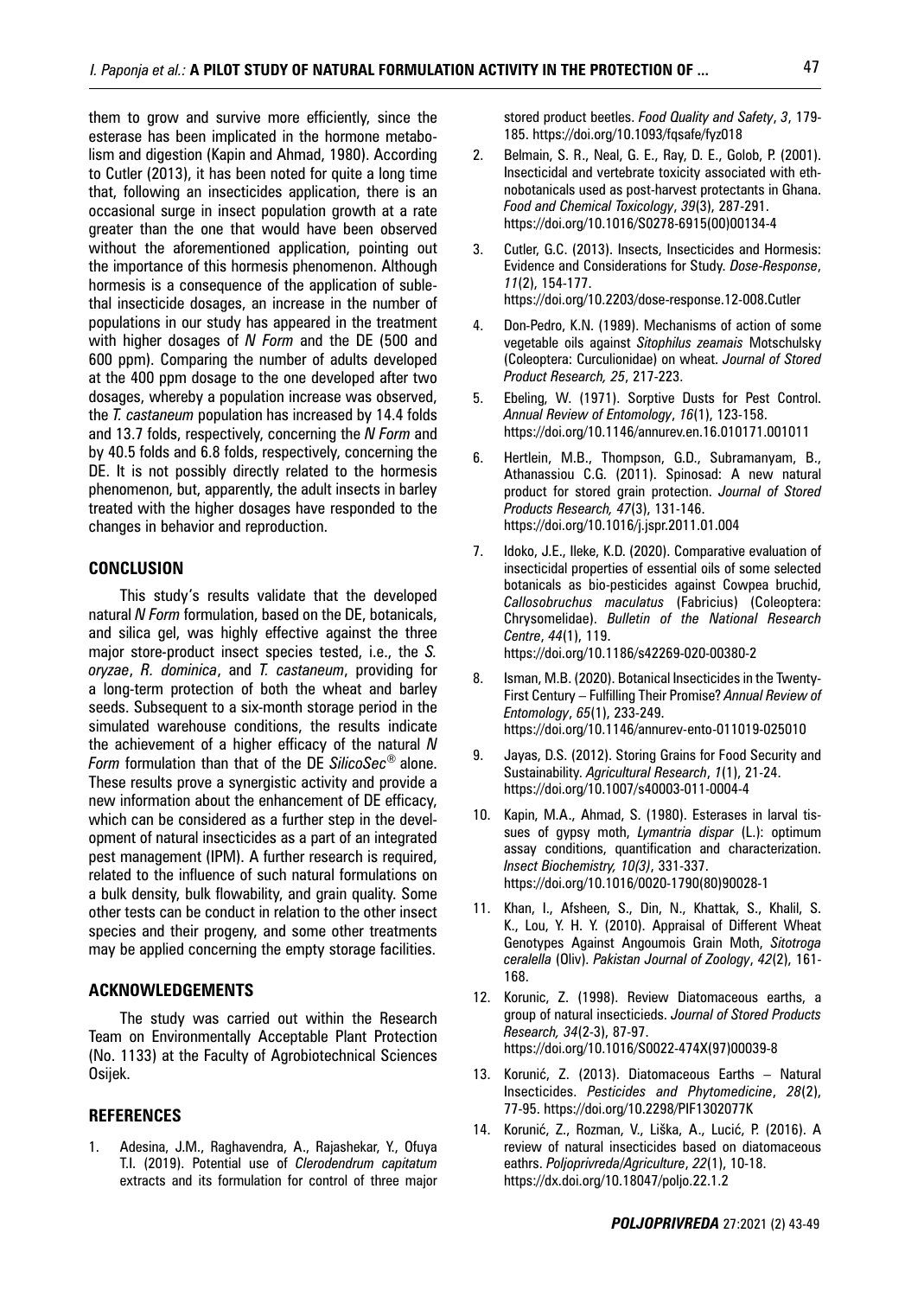- 15. Korunic, Z., Rozman, V., Liska, A., Lucic, P. (2017). Laboratory tests on insecticidal effectiveness of disodium octaborate tetrahydrate, diatomaceous earth and amorphous silica gel against *Sitophilus oryzae* (L.) and their effect on wheat bulk density. *Poljoprivreda/ Agriculture*, *23*(1), 3-10. https://doi.org/10.18047/poljo.23.1.1
- 16. Korunic, Z., Fields, P.G. (2018). Evaluation of the new insecticide formulations based on inert dusts and botanicals against four stored e grain beetles. In: Adler, C.S., et al. (Eds.), *Proceedings of The 12th International Working Conference on Stored Product Protection IWCSPP*, Julius Kühn-Institut, Berlin, Germany, 807-808.
- 17. Korunić, Z., Liška, A., Lucić, P., Hamel, D., Rozman, V. (2020). Evaluation of diatomaceous earth formulations enhanced with natural products against stored product insects. *Journal of Stored Products Research, 86*, 101565. https://doi.org/10.1016/j.jspr.2019.101565
- 18. Lengai, G.M.W., Muthomi, J.W., Mbega, E.R. (2020). Phytochemical activity and role of botanical pesticides in pest management for sustainable agricultural crop production. *Scientific African*, 7, e00239. https://doi.org/10.1016/j.sciaf.2019.e00239
- 19. Losic, D.; Korunic, Z. (2018). Diatomecaous earth, A natural insecticides for stored grain protection: recent progress and perspective. Nanoscience & Nanotechnology Series No. 44. Diatom Nanotec hnology: Progress and Emerging Applications. Losic, D. (Ed.), The Royal Society of Chemistry, 2018.
- 20. Mortazavi, H., Toprak, U., Emekci, M., Bagci, F., Guray Ferizli, A. (2020). Persistence of diatomaceous earth, SilicoSec® against three stored grain beetles. *Journal of Stored Products Research, 89*, 101724. https://doi.org/10.1016/j.jspr.2020.101724
- 21. Mukherjee, S.N., Rawal, S.K., Ghumare, S.S., Sharma, R.N. (1993). Hormetic concentrations of azadirachtin and isoesterase profiles in *Tribolium castaneum* (Herbst) (Coleoptera: Tenebrionidae). Experientia, *49*, 557–560. https://doi.org/10.1007/BF01955163
- 22. Mossa, A.T.H. (2016). Green Pesticides: Essential Oils as Biopesticides in Insect-pest Management*. Journal of Environmental Science and Technology*, *9*(5), 354-378. https://doi.org/10.3923/jest.2016.354.378
- 23. Mutambuki, K., Ngatia, C. M. (2012). Assessment of grain damage and weight loss on farm stored maize in highlands areas of Bungoma district, Kenya. *Journal of Agricultural Science and Technology*, *2*(3), 349-361.
- 24. Obeng-Ofori, D. (2010). Residual insecticides, inert dust and botanicals for the protection of durable stored products against pest infestation in developing countries. In: Carvalho, M.O., et al. (Eds.), *Proceedings of The 10th International Working Conference on Stored Product Protection IWCSPP*, Julius Kühn-Archiv 425, Estoril, Portugal, 774-788.
- 25. Paponja, I., Rozman, V., Liška, A. (2020). Natural Formulation Based on Diatomaceous Earth and

Botanicals against Stored Product Insects. *Insects*, *11*(9), 613. https://doi.org/10.3390/insects11090613

- 26. Pavela, R. (2009). Effectiveness of Some Botanical Insecticides against *Spodoptera littoralis* Boisduvala (Lepidoptera: Noctudiae), *Myzus persicae* Sulzer (Hemiptera: Aphididae) and *Tetranychus urticae* Koch (Acari: Tetranychidae). *Plant Protection Science*, *45*(4), 161-167. https://doi.org/10.17221/16/2009-PPS
- 27. Phillips, T.W., Throne, J.E. (2010). Biorational Approaches to Managing Stored-Product Insects. *Annual Review of Entomology, 55*, 375-397. https://doi.org/10.1146/annurev.ento.54.110807.090451
- 28. Pierattini, E.C., Bedini, S., Venturi, F., Ascrizzi, R., Flamini, G., Bocchino, R., Girardi, J., Giannotti, P., Ferroni, G., Conti, B. (2019). Sensory Quality of Essential Oils and Their Synergistic Effect with Diatomaceous Earth, for the Control of Stored Grain Insects. *Insects*, *10*, 114. https://doi.org/10.3390/insects10040114
- 29. Quarles, W. (1992). Silica gel for pest control. IPM Practitioner 14, 1-11.
- 30. Rajashekar, Y., Kumar, H. V., Ravindra, K. V., Bakthavatsalam, N. (2013). Isolation and characterization of biofumigant from leaves of *Lantana camara* for the control of stored grain insect pests. *Industrial Crops Products*, *51*, 224-228. https://doi.org/10.1016/j.indcrop.2013.09.006
- 31. Roth, O., Kurtz, J. (2008). The stimulation of defence accelerates development in the red flour beetle (*Tribolium castaneum*). *Journal of Evolutionary Biology*, *21*, 1703- 1710.

https://doi.org/10.1111/j.1420-9101.2008.01584.x

- 32. Rozman, V., Kalinovic, I., Korunic, Z. (2007). Toxicity of naturally occurring compounds of Lamiaceae and Lauraceae to three stored-product insects. *Journal of Stored Products Research*, *43*(4), 349-355. https://doi.org/10.1016/j.jspr.2006.09.001
- 33. Stathers, T.E., Denniff, M., Golob, P. (2004). The efficacy and persistence of diatomaceous earths admixed with commodity against four tropical stored product beetle pests *Journal of Stored Products Research*, *40*(1), 113- 123. https://doi.org/10.1016/S0022-474X(02)00083-8
- 34. Subramanyam, Bh., Roesli, R. (2000). Inert dusts. In: Subramanyam, Bh., Hagstrum, D.W. (Eds), Alternatives to Pesticides in Stored-Product IPM. Kluwer Academic Publishers, Boston, USA, pp. 321-380.
- 35. World Population Prospects: The 2019 Revision, www. Worldmeters.info
- 36. Yang, F.L., Liang, G.W., Xu, Y.J., Lu, Y.Y., Zeng, L. (2010). Diatomaceous earth enhances the toxicity of garlic, *Allium sativum*, essential oil against stored-product pests. *Journal of Stored Products Research*, *46*(2), 118- 123. https://doi.org/10.1016/j.jspr.2010.01.001
- 37. Ziaee, M., Ebadillahi, A., Wakil, W. (2019): Integrating inert dusts with other technologies in stored product protection. *Toxin Reviews*. https://doi.org/10.1080/15569543.2019.1633673